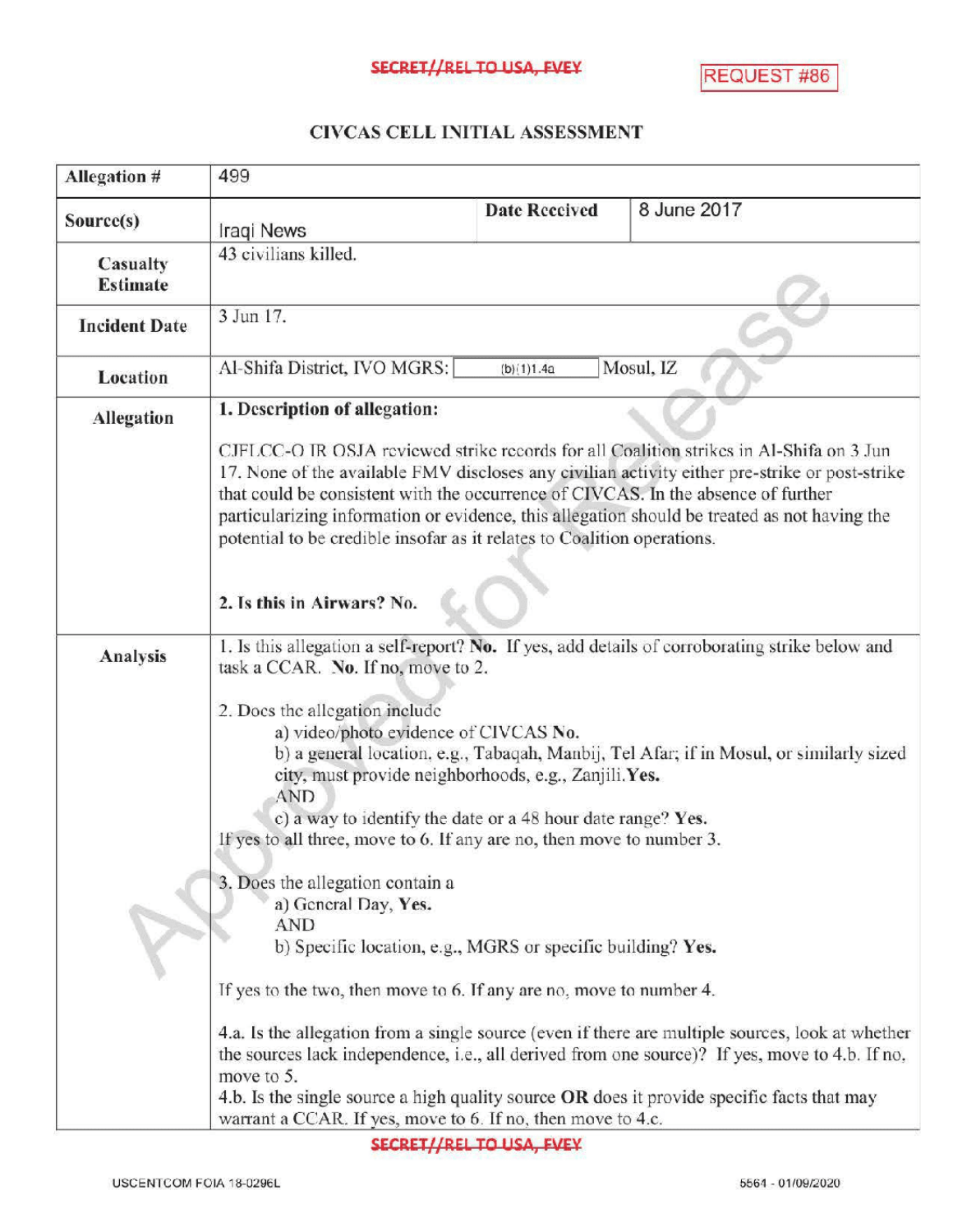|                                        | 4.c. Has media interviewed witnesses and/or victims? If yes, then contact journalist and re-<br>assess. If no, then close the allegation.                                                                                                                                                                                                                                                                                              |  |  |
|----------------------------------------|----------------------------------------------------------------------------------------------------------------------------------------------------------------------------------------------------------------------------------------------------------------------------------------------------------------------------------------------------------------------------------------------------------------------------------------|--|--|
|                                        | 5.a. Are any of the sources high quality? If yes, move to 6. If no, move to 5.b.<br>5.b. Are there at least two corroborating sources (total of 3) that independently reported the<br>allegation, OR does it provide specific facts that may warrant a CCAR? If yes, move to 6.<br>If no, close the allegation.                                                                                                                        |  |  |
|                                        | 6. Does the allegation contain sufficient information on the time, location and details to<br>make an assessment of credibility? Yes. I.e., does it provide enough information to<br>determine the date within 48 hour; does it provide enough information to determine a<br>neighborhood, landmark, or other way to where the alleged incident occurred within a .5km<br>radius? Yes. If yes, move to 7. If no, close the allegation. |  |  |
|                                        | 7. Are there any potentially corroborating strikes? Yes. If yes, answer the below questions<br>and task CCAR. If no, close allegation.                                                                                                                                                                                                                                                                                                 |  |  |
| 1. Assessed date of incident: 3 Jun 17 |                                                                                                                                                                                                                                                                                                                                                                                                                                        |  |  |
|                                        | 2. Location:<br>(b)(1)1.4a                                                                                                                                                                                                                                                                                                                                                                                                             |  |  |
|                                        | 3. Corroborating strikes: Unable to locate corroborating strikes. CJFLCC, please<br>confirm.                                                                                                                                                                                                                                                                                                                                           |  |  |
| <b>Non-US Coalition</b><br>Involvement |                                                                                                                                                                                                                                                                                                                                                                                                                                        |  |  |
| <b>Decision</b>                        |                                                                                                                                                                                                                                                                                                                                                                                                                                        |  |  |
| Report<br><b>Approved By:</b>          | $(b)(3)$ 10 USC 130b; $(b)(6)$                                                                                                                                                                                                                                                                                                                                                                                                         |  |  |
|                                        |                                                                                                                                                                                                                                                                                                                                                                                                                                        |  |  |